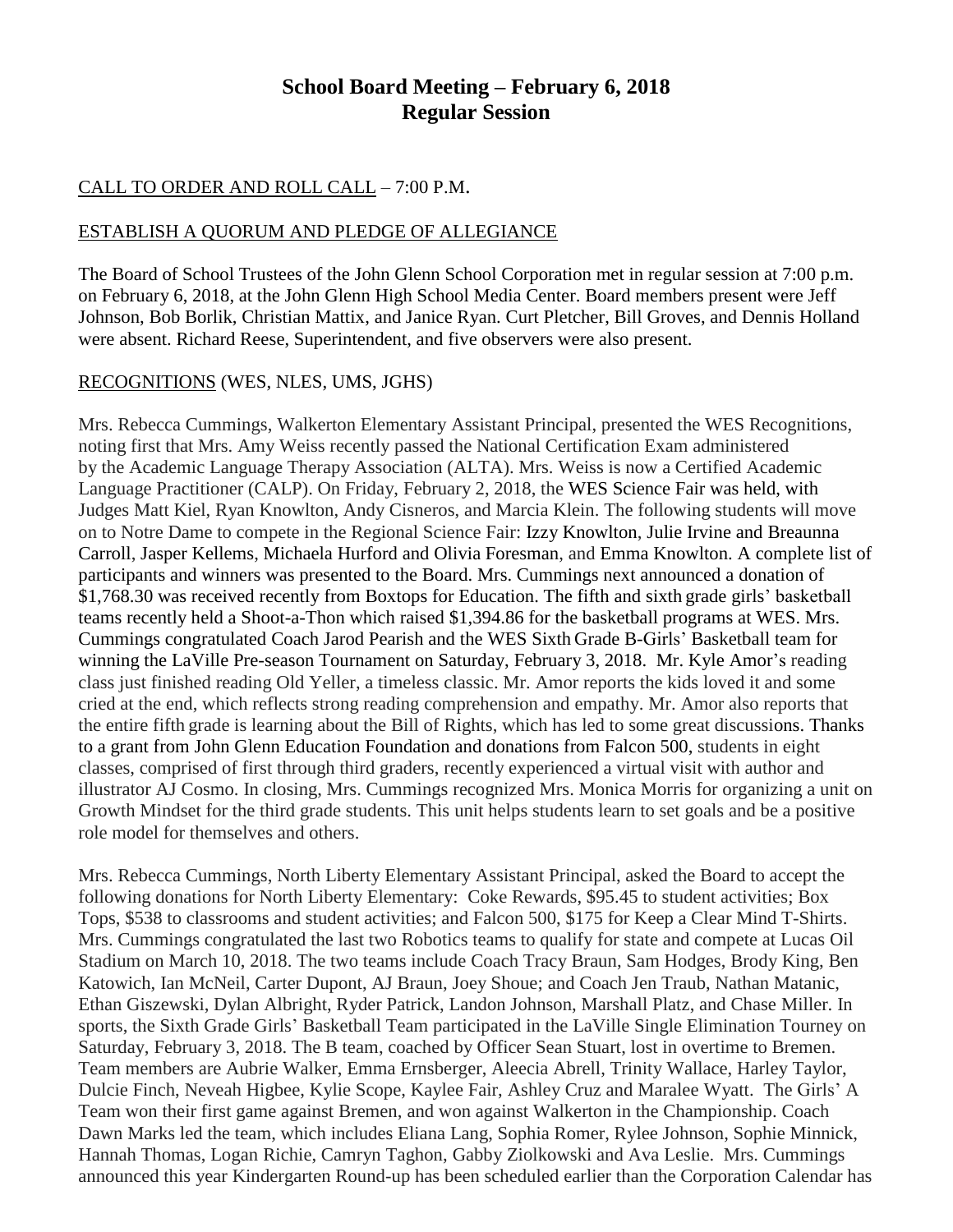advertised to accommodate and encourage early registration for incoming families. The new date is March 14, 2018 at 6:00 p.m. at both elementary buildings. In closing, Mrs. Cummings announced the NLES Science Fair will be held on February 15, 2018 featuring many projects from Project Lead The Way (PLTW) activities and Robotics Team skills. This event also coincides with the PTO Ice Cream Social for Book Fair Week, and is open from 4:30-7:30 p.m. in the gym and cafeteria.

Mrs. Rebecca Cummings presented recognitions for Mr. Mark Maudlin, Urey Middle School Principal. The Urey Middle School band students did an outstanding job at the ISSMA Instrumental Solo and Ensemble Contest on Saturday, January 17, 2018 at Penn High School. Thirteen solos and ensembles involving 34 Urey Middle School students brought home a total of 34 gold medals and 2 silver medals. The highest scores were Soloist Ian Knowlton and 8th Grade Trombone Quintet, Zach Banaszak, Donavin Donihue, Bryce Smith, Jacob Wardlow, and Luke Wiley. Mrs. Cummings congratulated all students who represented Urey Middle School at the ISSMA Solo and Ensemble Contest, including Waylon Auer, Zach Banaszak, Gavin Banghart, Bobby Blankenmeyer, Will Brinkhoff, Alex Burkholder, Kaitlyn Burns, Wyatt Carteaux, Evan Clanton, Donavan Donihue, Abigail Elsing, Hayden Franklin, Cameron Gill, Dylan Heckman, Ira Indeikina, Ryleigh Kepperling, Ian Knowlton, Lielle Larson, Isabelle Matthews, David Mills, Samantha Morris, Jacob Murphy, Blake Robinson, Bryce Smith, Gabrielle Smith, Noel Snyder, Nikolas Szuba, Kiera Turnage, Neto Villa, Sadie Walker, Jacob Wardlow, Mackenzie Werntz, and Luke Wiley. Mrs. Cummings announced February Students of the Month, 8th graders Emma Egger and Nathan Marshman, and 7th graders Emilee Marzean and Will Brinkhoff. In closing, Mrs. Cummings recognized students who were "Caught Doing Good" during the month of January and will be rewarded with pizza and pop for lunch: Hayley Arick, Emma Borton, Irina Indeikina, Isabelle Matthews, Morgan McCoige, Gabriel Medich, Luke Price, Aubrey Rizek and Jacob Taylor.

Mr. William Morton, John Glenn High School Principal, asked the Board to accept donations from: Kelli Barnes, \$50 for Theatre; Vermillion Systems, \$100 for Theatre; Intech Trailers, \$200 for Choir; Anonymous, \$100 for Theatre; JCI Bridge Group, Inc., \$100 for Theatre; Anonymous, \$165 for football; Marshall County Jr Football League, \$400 for football; and Julie Parent, \$30 for Theatre. Mr. Morton announced the 2017 *Aerial: Spacing Out* received the highest award in the state, second only to Park Tudor once again. Several students recently submitted work to Scholastic and five students won a total of 12 writing awards this year. Winners include Lexi Allen with a gold key for poetry, and Tiffany McCoige with a gold key for her portfolio. Tiffany will accept her award in Fort Wayne on February 11, 2018 and both students qualified for the national contest. Winter Homecoming was a success, with students participating in Spirit Week, a hallway-decorating contest, and a rousing Pep Rally on Friday, January 26, 2018. Seniors Tucker Ennis and Riley Groves were crowned King and Queen for the evening. In athletics, the Girls' Basketball Sectional was held in the TCU Gymnasium. The Lady Falcons fought hard and took their game into overtime, but lost to a strong Marian team by a score of 44-38. Mr. Morton congratulated Mariah Plunkett, who scored her 1,000th point this season, landing her in spot #6 of all-time high scorers for the Lady Falcons. In closing, Mr. Morton noted wrestlers Mason Lang, Brody Miskimon and Cody Tibbs qualified for Regionals. Unfortunately, they did not qualify for the state tournament.

Jeff Johnson made a motion to approve donations as presented and Bob Borlik seconded the motion. The motion passed with a vote of four to zero.

#### CONSENT AGENDA ITEMS #1 – 4

- 1. Approve Minutes January 23, 2018 Regular & Work Session
- 2. Approve Claims #79 123
- 3. Approve Personnel Recommendations

#### *Retirements/Resignations*

1. Marsha Frey Speech Pathologist, John Glenn School Corporation (38 years of service to JESSE and JGSC)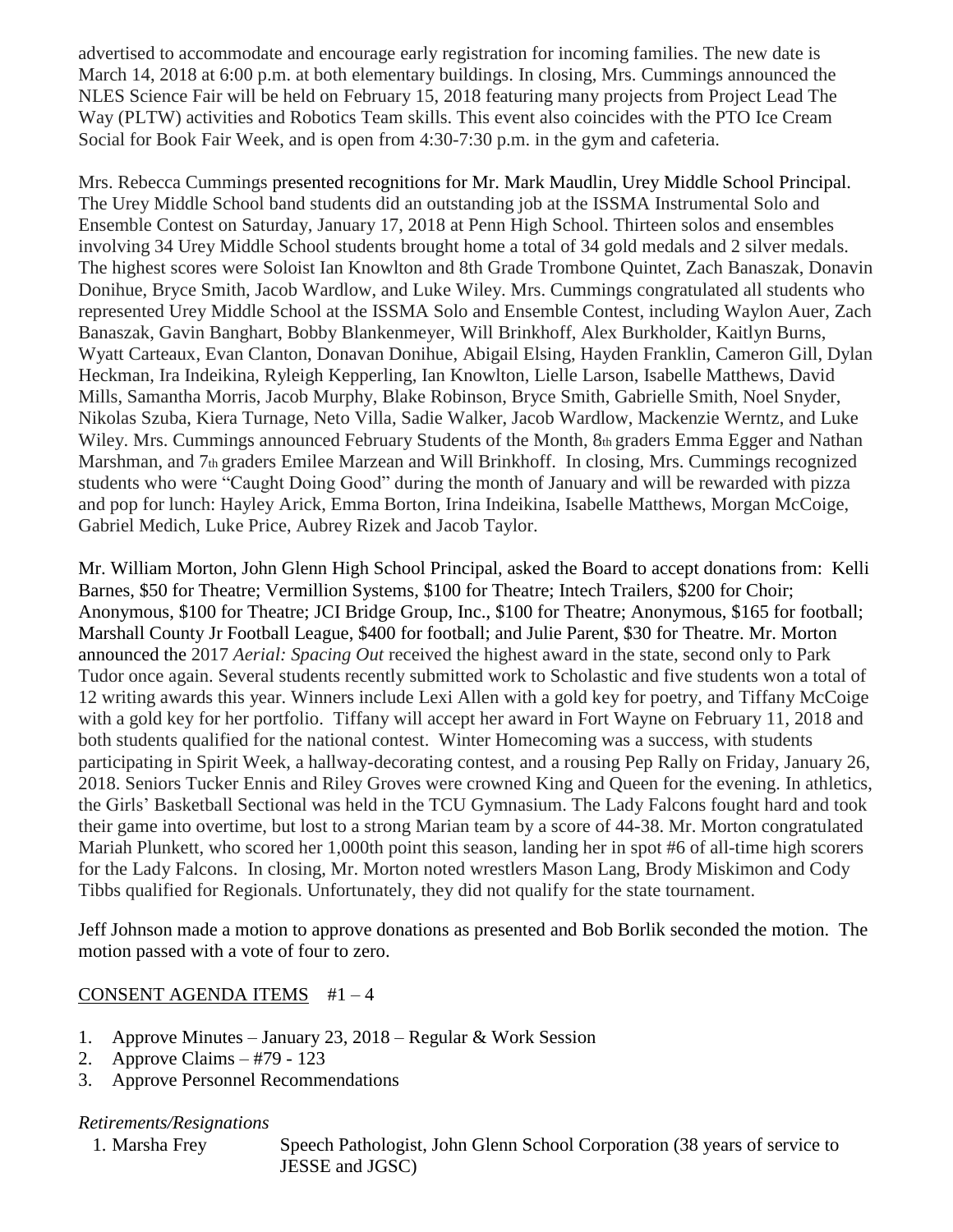- 2. Randi McKinney Regular Route Bus Driver, John Glenn School Corporation
- 3. James Coppens Custodian, North Liberty Elementary School
- 4. Chana Mikel Girls' 5B Basketball Coach, North Liberty Elementary School

### *Appointments/Transfers*

- 1. Gina Hierlmeier 8A Girls' Basketball Coach, Urey Middle School 2. Heidi Fullbright 7/8 B Girls' Basketball Coach, Urey Middle School
- 3. Devon Becker Assistant Wrestling Coach, Urey Middle School
- 4. Jennifer Traub Transfer from 6A to 5A Girls' Basketball Coach, North Liberty Elementary
- 5. Natalie Shetler Transfer from 6B to 5B Girls' Basketball Coach, North Liberty Elementary
- 6. Dawn Marks Transfer from 5A to 6A Girls' Basketball Coach, North Liberty Elementary
- 7. Sean Stuart 6B Girls' Basketball Coach, North Liberty Elementary
- 8. Lexia Pearish Transfer from 5A to 6A Girls' Basketball Coach, Walkerton Elementary
- 9. Jared Pearish 6B Girls' Basketball Coach, Walkerton Elementary
- 10. Ryan Reese Transfer from 6A to 5A Girls' Basketball Coach, Walkerton Elementary
- 11. Jay Walter 5B Girls' Basketball Coach, Walkerton Elementary
- 12. Donna Erickson Regular Route Bus Driver, John Glenn School Corporation

# 4. Transfer Requests

There are 411 students currently on the out-of-district transfer request roster. The latest requests for transfer include Isaiah Cox, WES/5; Brant Maudlin, JGHS/11; Abigail Norvell, NLES/5; Maison Norvell, NLES/2; and Jazlyn Root, WES/1.

Jeff Johnson made a motion to approve Consent Agenda Items one through four and Christian Mattix seconded the motion. The motion passed with a four to zero vote.

## NEW BUSINESS

1) Approve Overnight Trip for John Glenn High School Academic Decathlon Team, February 9, 2018

The Academic Decathlon Team requested an overnight stay in Lafayette, Indiana on February 9, 2018 to compete in the Indiana State Academic Decathlon Competition. Mr. Jeremy Merrill, Team Sponsor, noted that the team is in third place heading into the competition. Christian Mattix made a motion to approve the overnight trip to Lafayette on February 9, 2018. Bob Borlik seconded the motion, and the motion passed with a vote of four to zero.

2) AP / Dual Credit Presentation by Rose Dodson

Mrs. Rose Dodson presented information to the Board concerning Advanced Placement and Concurrent Enrollment. Mrs. Dodson's presentation included information on all AP and Concurrent Enrollment classes offered to students, as well as statistical data on student test scores over the past five years. The presentation ended with a discussion of future requirements for AP/CE teachers.

# REPORTS

1. Superintendent's Report

Mr. Richard Reese reminded board members of the upcoming Education Foundation Gala on February 17, 2018 at Swan Lake Resort. Mr. Reese also noted the passing of two influential community members, Ed Hiler and Ray Chapman, who were great supporters of the John Glenn School Community.